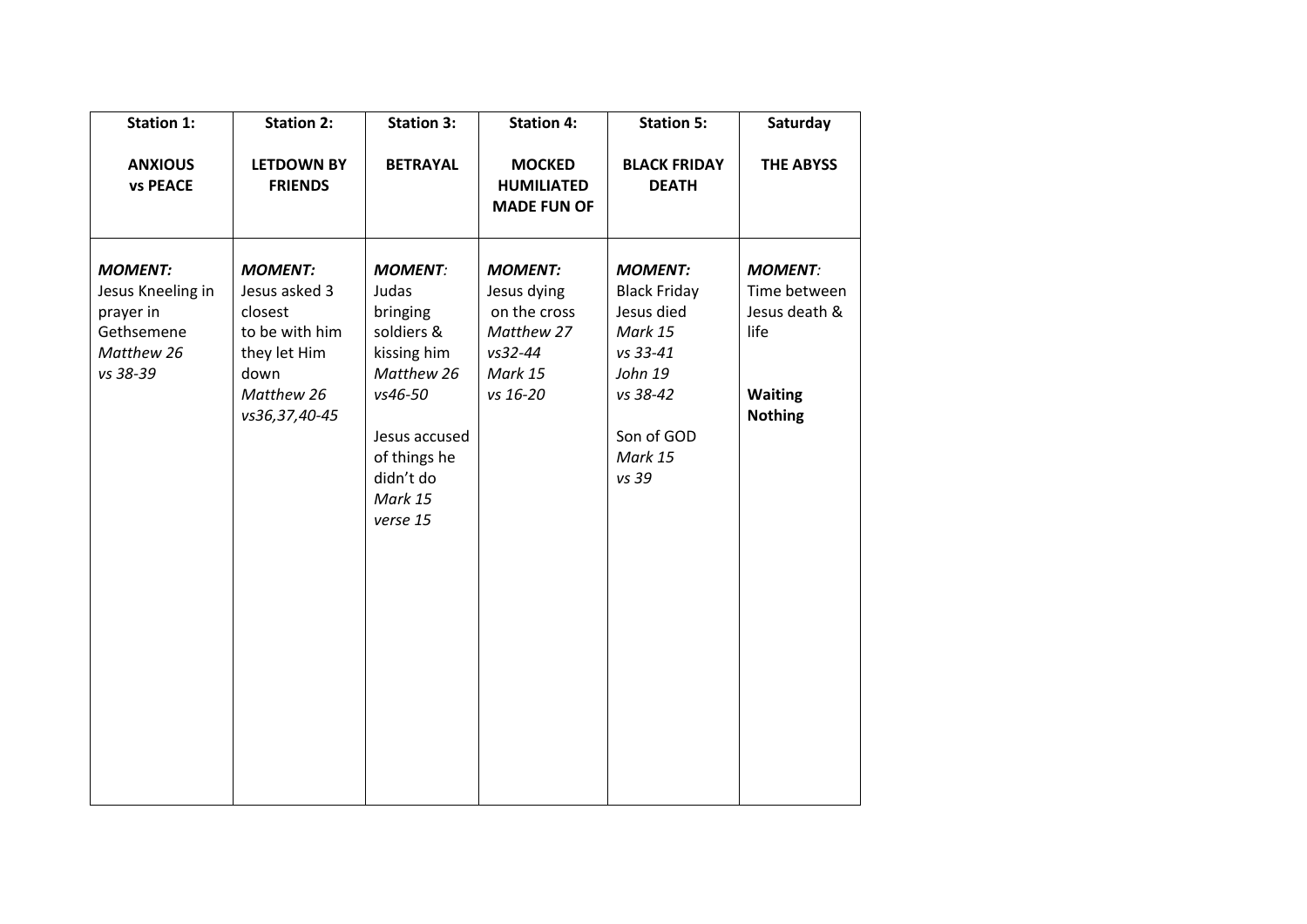| <b>Station 1</b>                               | <b>Station 2</b>                                                           | <b>Station 3</b>                                                                                                 | <b>Station 4</b>                                                        | <b>Station 5</b>                                                                      | <b>Station 6</b>                                                           |
|------------------------------------------------|----------------------------------------------------------------------------|------------------------------------------------------------------------------------------------------------------|-------------------------------------------------------------------------|---------------------------------------------------------------------------------------|----------------------------------------------------------------------------|
| <b>FEELINGS</b>                                | <b>FEELINGS</b>                                                            | <b>FEELINGS</b>                                                                                                  | <b>FEELINGS</b>                                                         | <b>FEELINGS</b>                                                                       | <b>FEELINGS</b>                                                            |
| Fear,<br>Despair,<br>Overwhelmed,<br>Powerless | Disappointment,<br>Hurt,<br>Angry,<br>Sorrow,<br>Incredible,<br>Loneliness | Loss of trust,<br>Betrayal,<br>Absolute fear<br>of next step<br>but stepped<br>up anyway,<br>Worry for<br>others | Bewildered,<br>Mocked,<br>Bullied,<br>In over head,<br>Heart for others | Shock,<br>Emptiness,<br>Loss,<br>Sorrow,<br>Uncertainty,<br>Fight -Flight,<br>Frozen, | Lost, Unsure,<br>Remorse,<br>Regrets,<br>Waiting,<br>Frozen,<br>Frightened |
| <b>GEAR</b>                                    | <b>GEAR</b>                                                                | <b>GEAR</b>                                                                                                      | <b>GEAR</b>                                                             | <b>GEAR</b>                                                                           | <b>GEAR</b>                                                                |
| <b>SET-UP</b>                                  | <b>SET-UP</b>                                                              | <b>SET-UP</b>                                                                                                    | <b>SET-UP</b>                                                           | <b>SET-UP</b>                                                                         | <b>SET-UP</b>                                                              |
| <b>Trays</b>                                   | Pen                                                                        | Hammer                                                                                                           | Gorse                                                                   | 2 Curtains                                                                            | Scrolls                                                                    |
| Sand                                           | Paper                                                                      | <b>Nails</b>                                                                                                     | String or wire                                                          | Large torch                                                                           | mini filled                                                                |
| <b>Sticks</b>                                  | Envelopes                                                                  | Large                                                                                                            | 2mtres Purple                                                           | 2 baskets                                                                             | Easter eggs                                                                |
| Rulers                                         | Post-its                                                                   | Wooden                                                                                                           | Satin-like fabric                                                       | Flat stones                                                                           |                                                                            |
| (Same number as                                | bibles                                                                     | Cross                                                                                                            | Long stick                                                              | Permanent                                                                             | Choice 1                                                                   |
| trays)                                         |                                                                            | bibles                                                                                                           | Cushion                                                                 | markers                                                                               | as people exit                                                             |
| <b>Bibles</b>                                  |                                                                            |                                                                                                                  | Tape/string                                                             |                                                                                       | Station 5 give                                                             |
|                                                |                                                                            |                                                                                                                  | bibles                                                                  |                                                                                       | them some                                                                  |
|                                                |                                                                            |                                                                                                                  |                                                                         |                                                                                       | mini easter                                                                |
|                                                |                                                                            |                                                                                                                  |                                                                         |                                                                                       | eggs (filled                                                               |
|                                                |                                                                            |                                                                                                                  |                                                                         |                                                                                       | ones) and a                                                                |
|                                                |                                                                            |                                                                                                                  |                                                                         |                                                                                       | scroll                                                                     |
|                                                |                                                                            |                                                                                                                  |                                                                         |                                                                                       | (see below)                                                                |
|                                                |                                                                            |                                                                                                                  |                                                                         |                                                                                       | or                                                                         |
|                                                |                                                                            |                                                                                                                  |                                                                         |                                                                                       | gather group                                                               |
|                                                |                                                                            |                                                                                                                  |                                                                         |                                                                                       | and hand                                                                   |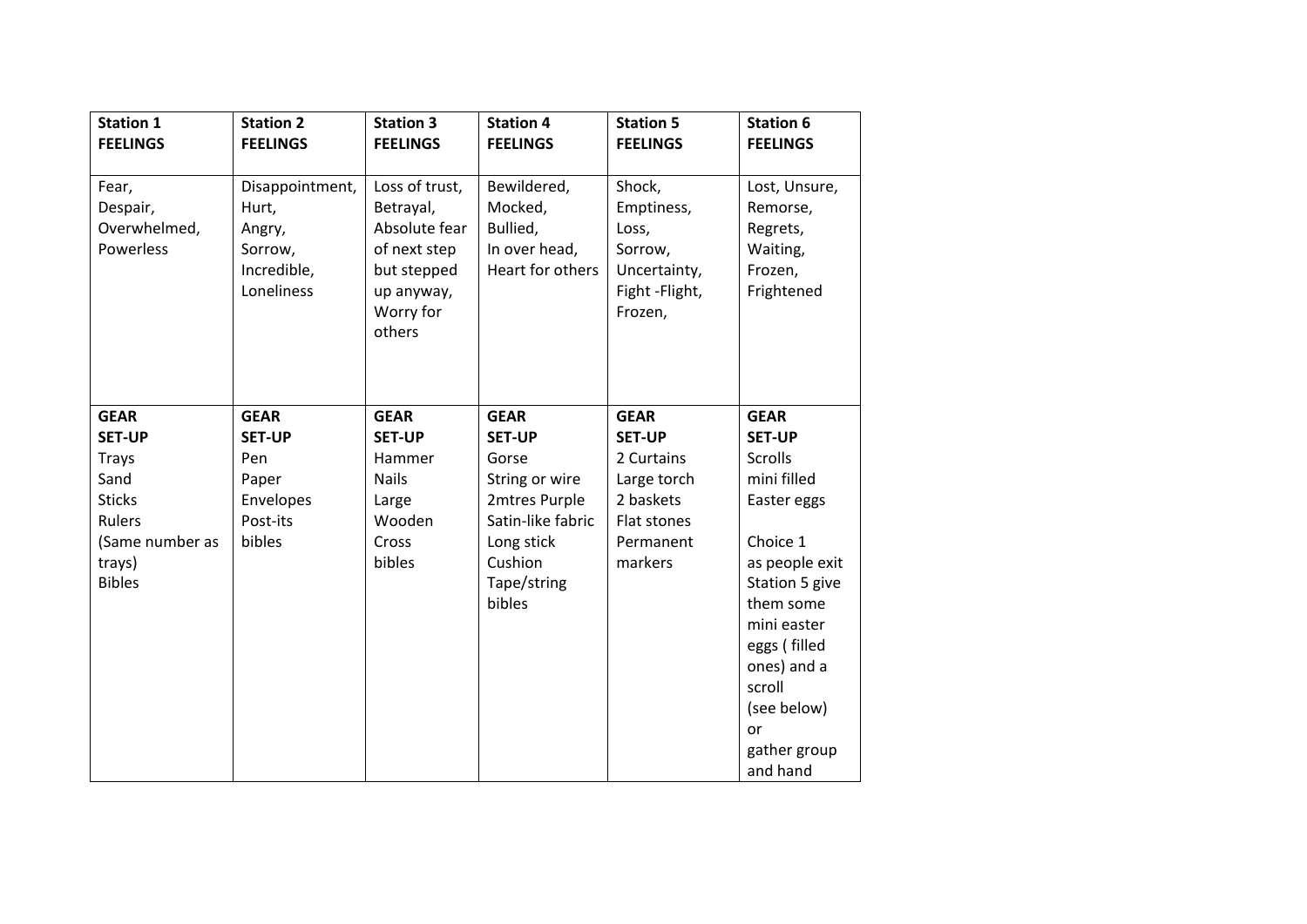|                                   |                                   |                                   |                                   |                                   | them out                          |
|-----------------------------------|-----------------------------------|-----------------------------------|-----------------------------------|-----------------------------------|-----------------------------------|
|                                   |                                   |                                   |                                   |                                   |                                   |
|                                   |                                   |                                   |                                   |                                   |                                   |
| <b>INSTRUCTIONS</b><br>for SET-UP | <b>INSTRUCTIONS</b><br>For SET-UP | <b>INSTRUCTIONS</b><br>For SET-UP | <b>INSTRUCTIONS</b><br>For SET-UP | <b>INSTRUCTIONS</b><br>For SET-UP | <b>INSTRUCTIONS</b><br>For SET-UP |
| <b>Station 1</b>                  | <b>Station 2</b>                  | Station 3                         | Cut some gorse                    | Set up 2                          | Print out                         |
| Find a place                      | Create a space                    | Set-up large                      |                                   |                                   | scrolls                           |
| outside                           | with 4 different                  | Cross outside                     | or prickly<br>branches and        | curtains, closed                  |                                   |
|                                   | cushions laid                     |                                   |                                   | together                          | for everyone                      |
| surrounded by                     |                                   | Upright and                       | mold into a                       |                                   | in group                          |
| large trees                       | out in a circle                   | Secure                            | circle shape                      | Lay out 2                         |                                   |
|                                   |                                   |                                   | with wore or                      | baskets                           | Have Mini                         |
| Fill up trays with                | Lay out paper,                    | Lay out                           | string                            | 1 in front of                     | easter eggs for                   |
| sand and place                    | pens and                          | hammers,                          | Sized so that it                  | curtain filled                    | all of your                       |
| several sticks by                 | envelopes in the                  | nails and                         | can sit on a                      | with stones,                      | group                             |
| each tray and a                   | centre of the                     | post-its at                       | head                              | 1 placed                          |                                   |
| ruler                             | circle                            | around                            |                                   | behind curtain                    |                                   |
| (to freshen sand                  |                                   | bottom of                         | Have purple silk                  |                                   |                                   |
| so fresh sand                     | Have bibles                       | cross                             | fabric long                       | In front of the                   |                                   |
| after each                        | around                            |                                   | enough to                         | 1 <sup>st</sup> basket filled     |                                   |
| person)                           | open to Book                      | Set up solar                      | drape over each                   | with stones                       |                                   |
|                                   | (Matthew, Luke                    | lights                            | shoulders and                     | place                             |                                   |
| Have bibles                       | etc                               | around the                        | hang down the                     | permanent                         |                                   |
| around                            | Have verse                        | cross, above                      | front of a                        | markers                           |                                   |
| open to Book                      | clearly printed                   | it, creating                      | person                            |                                   |                                   |
| (Matthew, Luke                    | eg                                | an                                |                                   | Have a large                      |                                   |
| etc)                              | Matthew 26                        | atmosphere                        | Lay a cushion                     | torch a leader                    |                                   |
| Have verse                        | vs 38-39                          |                                   | on ground or                      | uses for when                     |                                   |
| clearly printed                   | for people to                     | Have bibles                       | tied up around                    | people arrive                     |                                   |
| eg                                | look up verses                    | around                            | a tree                            | Curtain closed                    |                                   |
| Matthew 26                        | Printout                          | open to verse                     | with strong                       | time for people                   |                                   |
| vs 38-39                          | instructions and                  | or print them                     | stick(s) laid next                | to write in rocks                 |                                   |
| for people to look                | place them                        | out                               | to it                             | then turn off                     |                                   |
| up verses                         | where people                      | Matthew 26                        |                                   | Leave it off for a                |                                   |